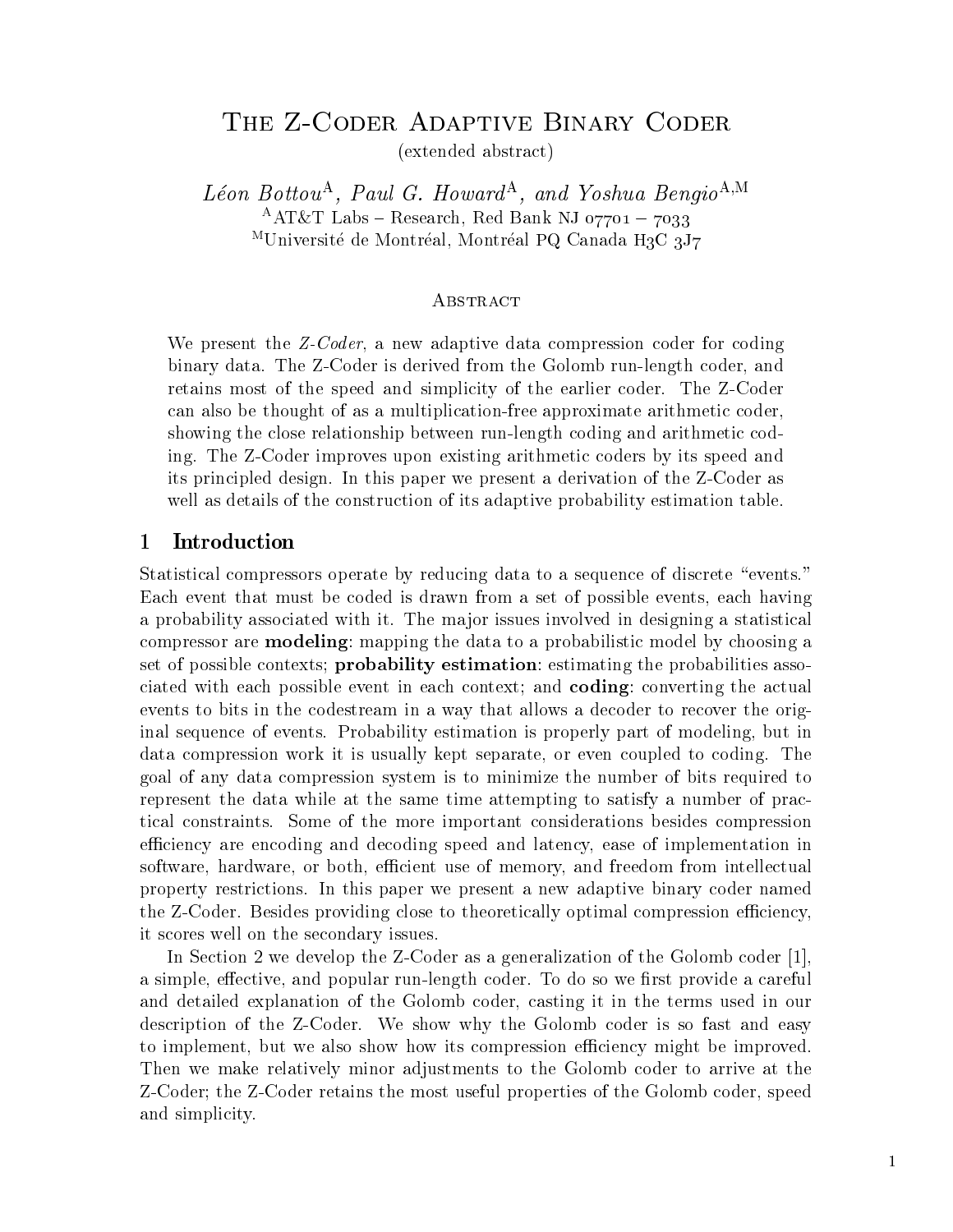The Z-Coder can also be seen to be similar to the Q-Coder  $|5|$  and QM-Coder  $|3|$ approximate arithmetic coders, in that it is a multiplication-free binary coder with incremental output and adaptive probability estimation coupled to the coding process like the other coders in this class, it does not directly address modeling. Like them, it uses tables for its adaptive probability estimation, as we describe in Section 3. However, the Z-Coder improves on the Q-Coder and its descendents in a number of ways - a better approximation for proportional interval division for proportional interval division of the second paths in the principled approach to increment computation in the probability estimation in the probability estimation tion tables and - a principled approach to fast early adaptation in the probability estimation tables

#### $\bf{2}$ Development of the Z-Coder

Golomb coding The ZCO discussion is a generalization of Golomb coding a method of method of  $\sim$ coding runs of binary symbols. We consider the Golomb code with parameter  $m$ ; in this discussion the parameter is taken to be a power of  $2$ , although with minor adjustments it may take on any positive integer value. We use a Golomb code to code a run of r complement occurrences of a more probable symbol (P.B. 4) followed a mo by a singletom occurrence of a less probable symbol (  $\pm$  ). First probable set where  $\pm$  such a run has two parts. The first part is the value of  $\lfloor r/m \rfloor$  coded as a unary number, that is,  $\lfloor r/m \rfloor$  1s followed by a 0. The second part is the value of  $r \, (\text{mod } m)$ , coded as and are  $\alpha$  in  $\alpha$  in  $\alpha$  , and are contributed exactly the same codes are contributed are contributed to  $\alpha$ way

**Din numg.** We can think of Golomb encoung as an exercise in ming bins. Thiaghie that we have a conveyor belt supplying small objects, called MPS-objects, each of approximately the same size. Runs of MPS-objects are occasionally interrupted by a large object, called an LPS-object. At a given point in time, the conveyor belt will supply either an MPS-object of size  $-\log_2 p_{\text{MPS}}$ , which is smaller than the size of a bin, or an LPS-object of size  $-\log_2(1-p<sub>MPS</sub>)$ , which is larger than the size of a bin. We may interpret  $p_{\text{MPS}}$  as the probability that the object is an MPS-object, although the probability is no longer relevant after we have fixed the Golomb parameter  $m$ .

We are trying to code the number of MPS-objects in each run. We have bins that can hold m MPS-objects each; each bin has m slots, each of size  $\Delta = 1/m$ , and the MPS-objects can be forced to expand or contract to exactly fill the slots.

We start filling bins with MPS-objects. When a bin is full, we output 1; it is no longer necessary to consider that bin. When an LPS-object appears, we output  $0$ . and the strip and  $\mathbf{r}$  are number to indicate to indicate the many  $\mathbf{r}$  and  $\mathbf{r}$  are number to indicate  $\mathbf{r}$ were in the last partially filled bin. The LPS-object fills the remainder of that bin as well as  $\log_2 m$  other entire bins. The initial choice of the value of m determines both the number of MPS-objects that can fit into one bin and the number of bins required for an LPS-object.

In this interpretation, the bins that are filled with MPS-objects correspond exactly to the 1 bits in the unary part of the Golomb code. The partially filled bin corresponds to the - bit at the the unary part and the unit and the unit of the other bins of the other leads the LPSS of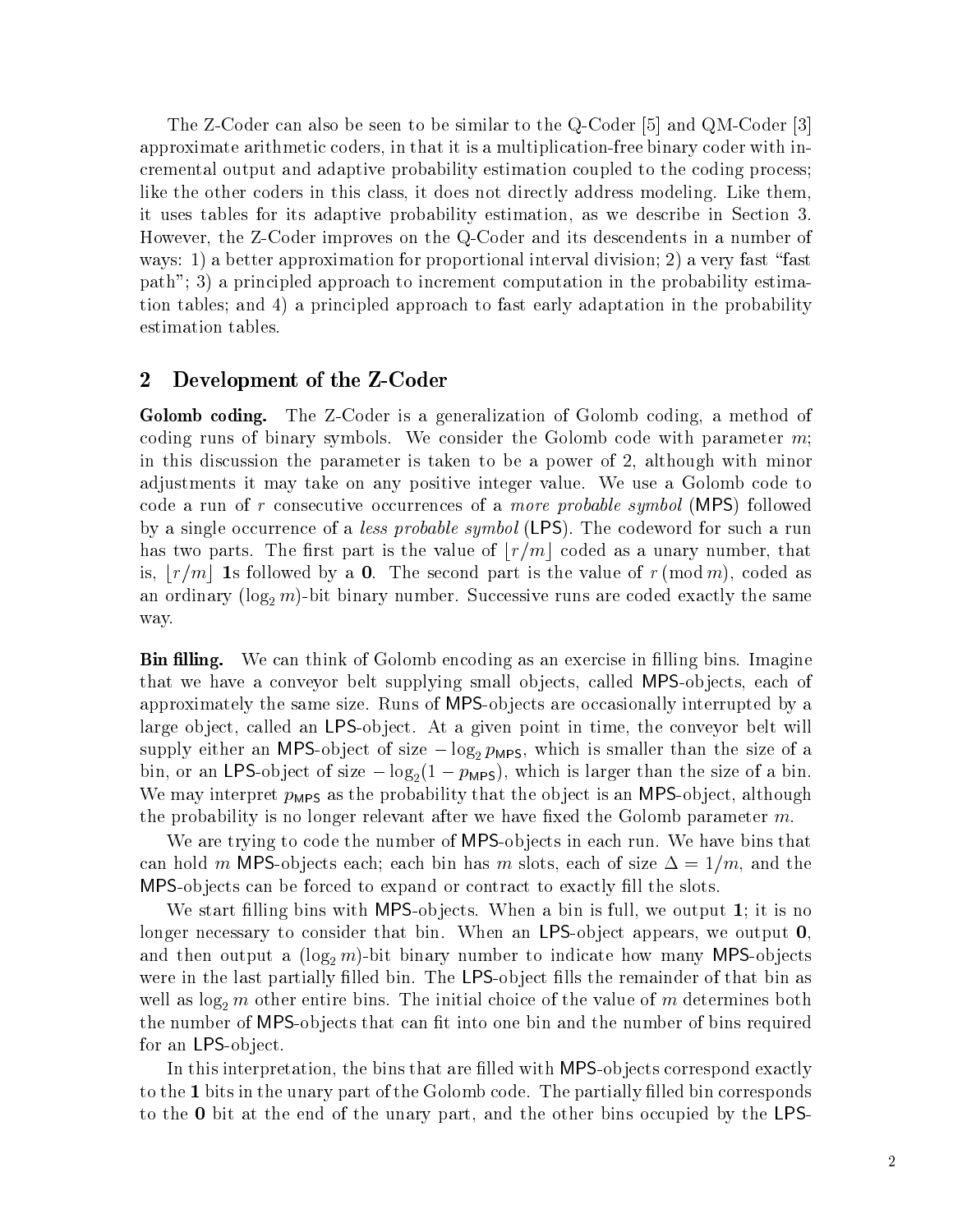

Figure 1: Two views of the mapping between bin counts and codewords. Top: the codeword space chopped up and assigned to bins and slots, assuming  $m = 4$ . Bottom: codeword as a function of bin count The light curve is the function using exact arithmetic coding,  $C = 1 - 2$ .

ob ject correspond to the bits in the binary part of the Golomb code

**Interpretation of code stream.** Now we consider the coded bitstream as a function of the number of bins filled with MPS-objects. We denote the bin count, a real number in the general case, by b. At the end of a run of r MPS-objects,  $b = r/m$ . If we put a binary point in front of the stream of output bits, the result is a number in  $[0, 1)$ . The beginning of this number is a codeword for the number of bins occupied by the rst run of MPSob jects or equivalently for the length of that run- It turns out that the codeword is defined by the following piecewise linear function, in which  $\{b\}$ denotes the fractional part of the bin count b:

$$
C(b) = \left(1 - \frac{1}{2^{\lfloor b \rfloor}}\right) + \frac{\{b\}}{2^{1 + \lfloor b \rfloor}} = 1 - \frac{2 - \{b\}}{2^{1 + \lfloor b \rfloor}}.\tag{1}
$$

This mapping is shown two different ways in Figure 1. The first term in the middle expression is the code for the number of full bins the other term is the code for the fraction of the partially filled bin that is filled. If we define the codeword function  $\mathbf{u}$  then  $\mathbf{u}$  run  $\mathbf{v}$  is the computation of the computation  $\mathbf{v}$ Golomb code with parameter  $m$ .

 $\Gamma$  as a coder with interpretation in coder  $\Gamma$  as beginning with  $\Gamma$  and  $\Gamma$  as beginning with  $\Gamma$ a run of length exactly  $r$ . The less significant trailing bits of this range are used to decode the remaining runs. To allow this, we must transform the range and the code point so that the range represents a collection of possible bin counts, that is, a range of the form  $|C(\emptyset),C(\infty)|$ . We do this by translating the range and code point upward to the translated code point when interpreted as a bin point when interpreted as a bin code point  $\mathbf{r}_i$ correctly includes the bins occupied by the LPS-object.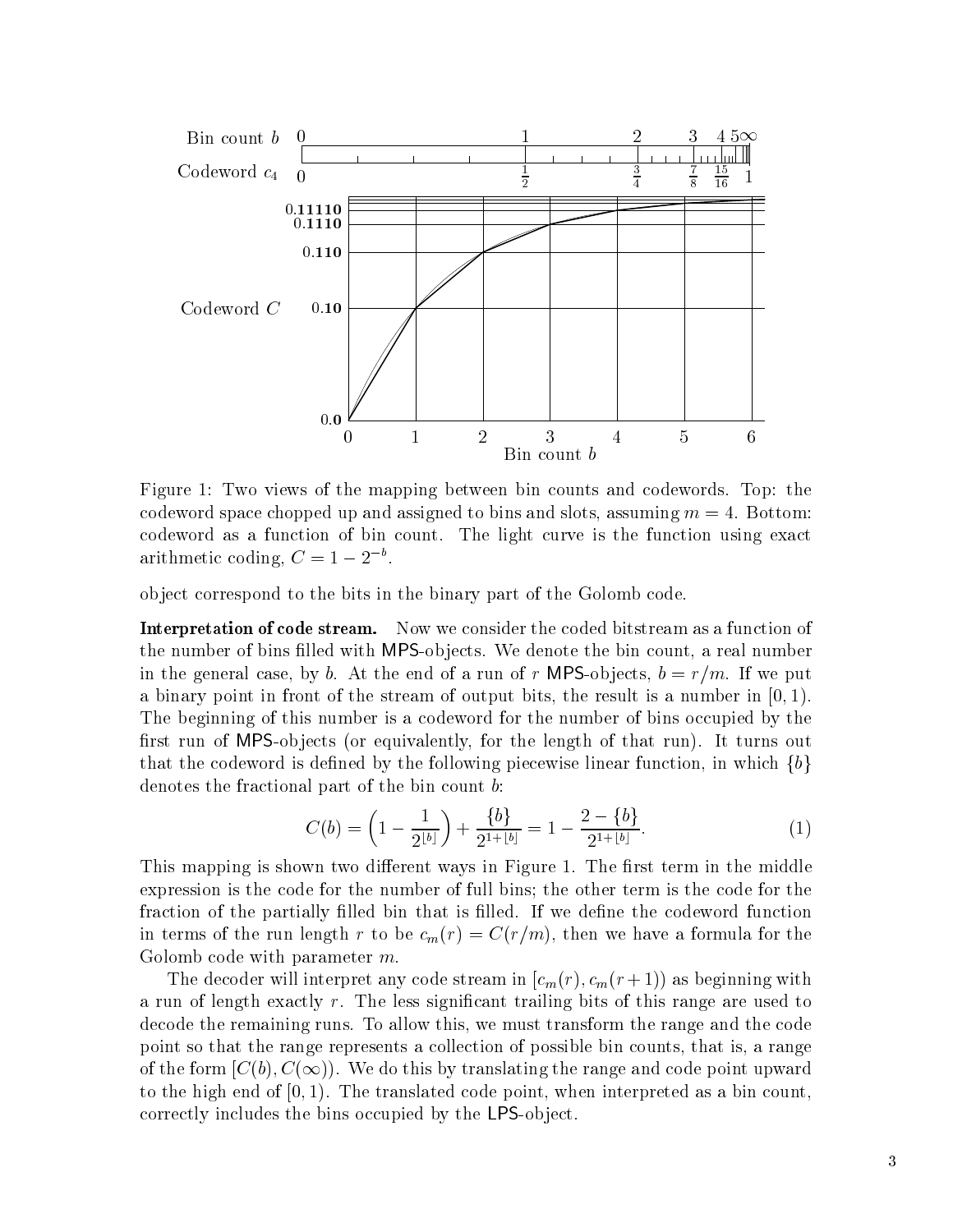Coding algorithm To be more precise we now recast the coding process in terms of coding variables. These variables are typically stored in registers, but for now we treat them as real numbers. As we begin the coding, we do not know the length of the first run; it could be any integer in the range  $|0,\infty)$ , so the codeword could be any value in the range  $\langle c_m(0),c_m(\infty)\rangle$ . We give the name  $C$  to the *code point*, that is, the value of the code stream interpreted as a number in -  $\alpha$  ,  $\alpha$  ,  $\alpha$  ,  $\alpha$  ,  $\alpha$  ,  $\alpha$  ,  $\alpha$ to the current low point of the range of possible codewords, influence,  $\mu$  and  $\mu$ The *high point* of the range is  $c_m(\infty) = 1$ .

After we have put k MPS-objects into bins, the range of possible codewords is  $|c_m(k), c_m(\infty)|$ , so  $A = c_m(k)$ . If the next object were an LPS-object that terminates the run of MPS-objects, the codeword would be known to be in the range , and if the next observe the next observed the next observed that continues the run of the run of the run of t IMPS-objects, the new range would be  $|c_m(k+1),c_m(\infty)|$ . We give the name  $Z$  to the split point  $c_m(k+1)$ . The decoder will interpret a value of  $C \in (A, Z)$  as indicating that length of the first run was exactly k, while a value of  $C \in \{Z, 1\}$  means that the length of the first run was more than  $k$ .

After coding the first run, we would like to put the coder back into the state in which the range of possible code words is of the form  $A_+$  (Fig. 10 do so we simply shift the range and the code point upward by  $1 - Z$ , so the code point is  $C + 1 - Z$  and the range is  $\Delta + 1 = \mathbb{Z}, 1$ , which is or the proper form. In the Golomb code this is easy, involving a simple fixed precision addition.

Finally we renormalize the range by repeatedly moving  $A$  and  $C$  to the left, doubling the size of the range at each step. In the Golomb code this is implemented by a sequence of bit shifting operations Eventually this process makes the range , and the code point code point C is adjusted properly reading the community of the code properly  $\mathcal{C}$ for the theory, but when we recognize that we have extracted all the information from the leading bits, we can discard them and use the space they occupied in the machine registers Hence runs of arbitrary length can be coded using log m-bit registers

Here is pseudocode for decoding one bit, assuming that  $\Delta = 1/m$ , A is initially 0, and  $C$  is set to the full coded bitstream:

Golomb decoder

| $G-1$ $Z := A + \Delta$ ;                                                                | increment based on slot size |
|------------------------------------------------------------------------------------------|------------------------------|
| $G-2$ if $(C > Z)$ { bit := MPS; $A := Z$ ; }                                            | deal with MPS                |
| G-3 else { bit := LPS; $A := A + 1 - Z$ ; $C := C + 1 - Z$ ; } deal with LPS             |                              |
| G-4 while $(A \geq \frac{1}{2}) \{ A := 2(A - \frac{1}{2}); C := 2(C - \frac{1}{2}); \}$ | - renormalize-               |

Why Golomb county is easy. When considered in these terms, Golomb county is easy for three reasons. First, all the MPS-objects are forced to be the same size, the slot size, and that size is a divisor of the bin size, so no MPS-object ever straddles a bin boundary Hence campus - and computer and computer in the same series of the same series in the piecewise compu linear function density  $\mathcal{L} = \eta$  interests  $\mathcal{L} = \eta$  . In single symbol the low-distribution symbol the lowpoint A never moves along two different slopes of the bin-count-to-codeword curve of Figure 1, so no special non-linear processing is needed to handle this case. Second, because  $1 - Z$  is always a multiple of a power of 2, we do not have to deal with arithmetic carries when doing the upward shift of A and C by  $1-Z$ ; fixed-point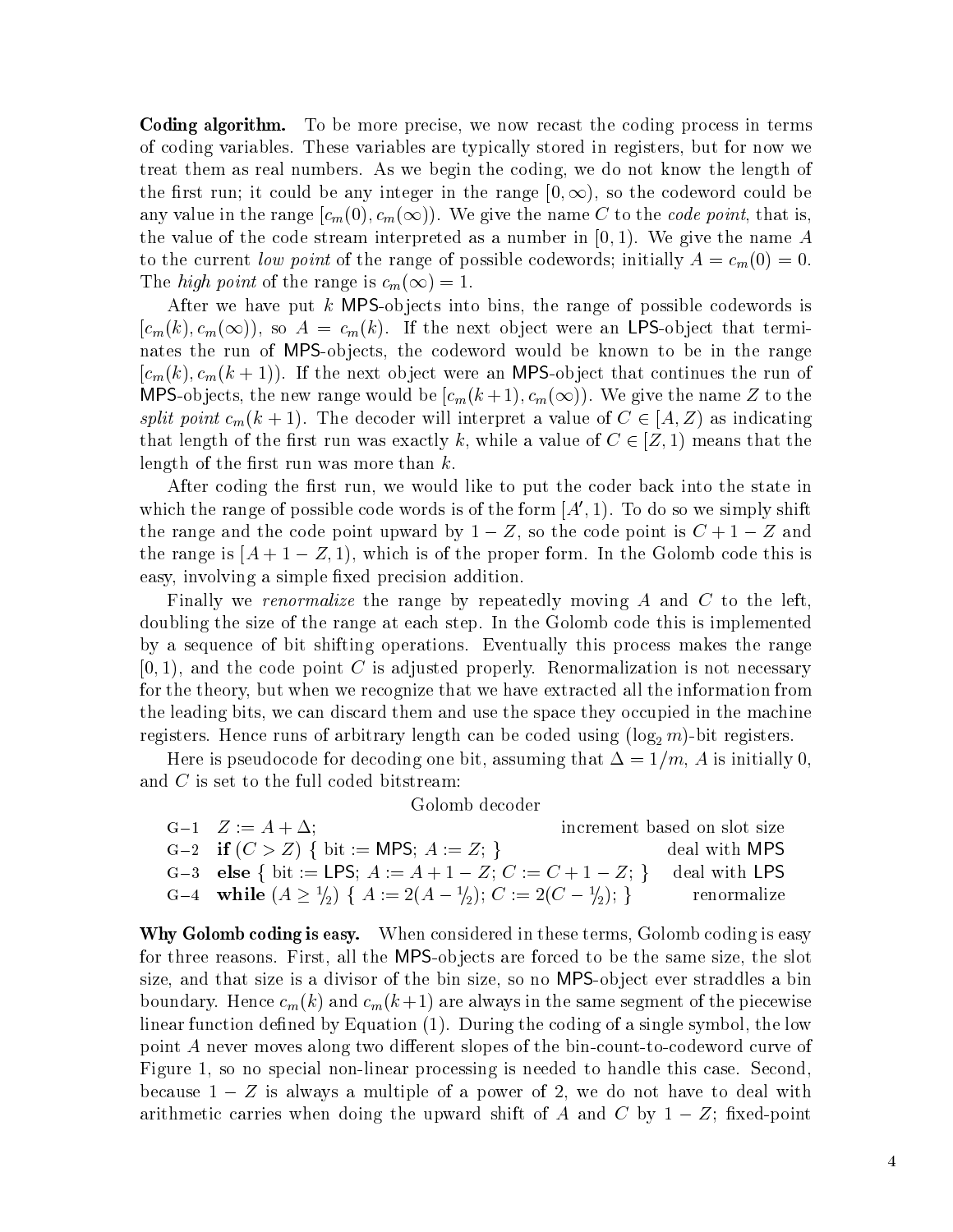addition suffices. Third, because  $Z - A$  is always a power of 2, the upward shift leaves A on a bin boundary. Each renormalization step discards one bit from the code stream, and reduces the full bin count by 1. Eventually the range becomes  $[0, 1)$ and the corresponding bin count becomes and about to start contract to start contract to start contract and the run. These conditions can be made to hold even for Golomb codes in which  $m$  is not a power of 2, but that is outside the scope of this paper.

Limitations of Golomb codes Golomb codes while easy to understand and imple ment and fast in operation, have limitations. A general data compression system has to be able to deal with arbitrary sequences of events with different probabilities . Dut in a Golomb code the parameter m is fixed, and the slot size  $\Delta = 1/m$  is appropriate only for a single event probability

In fact we can change the value of the slot size  $\Delta$  for each event to be encoded, but in doing so we may violate some of the assumptions that make Golomb coding so attractive. First, there may not be enough room in the current partially filled bin to accommodate a slot of size  $\Delta$ , since  $\Delta$  can take any value up to 1. This is not a problem when counting bins, but because of the non-linearity in the mapping between bin counts and codewords given by Equation - line G of the pseudocode above is no longer sufficient to compute the value of the split point  $Z$ .

Second, when an LPS-object is encountered,  $1 - Z$  need not be a multiple of a power of 2. Hence we can no longer say that fixed precision addition is sufficient to implement the upward shift of A and C by  $1-Z$ . It is also true that after the upward shift,  $A$  may not be on a bin boundary, but this is not a serious problem.

The ZCoder as enhanced Golomb coding The ZCoder is the same as Golomb coding with an enhancement to permit use of any arbitrary slot size  $\Delta$  not exceeding one bin The idea is that if the desired next slot would span a bin boundary we use Equation - to compute the appropriate value of Z Within the current bin the slot size and increment correspond exactly, but in the overflow bin, since the codeword slope is only half as much the remainder of the slot adds only half as much to the increment. In symbols,  $Z - A = (\gamma_2 - A) + (\Delta - (\gamma_2 - A))/2$ , or  $Z = (A + \Delta)/2 + \gamma_4$ . Hence we add line 1a to the pseudocode for the Golomb decoder:

### Decoder for Z-Coder

| $Z-1$ $Z := A + \Delta$ ;                                                    | increment based on MPS size |
|------------------------------------------------------------------------------|-----------------------------|
| Z-1a if $(Z > \frac{1}{2}) \{ Z := Z/2 + \frac{1}{4}; \}$                    | adjust for bin overlap      |
| $Z-2$ if $(C > Z)$ { bit := MPS; $A := Z$ ; }                                | deal with MPS               |
| Z-3 else { bit := LPS; $A := A + 1 - Z$ ; $C := C + 1 - Z$ ; }               | deal with LPS               |
| Z-4 while $(A \ge 1/2)$ $\{A := 2(A - 1/2); C := 2(C - 1/2); \}$ renormalize |                             |

This method of dealing with bin overlap is essentially the same as the "over-half  $p_1$ ocessing –  $p_1$ esented by Ono et  $u_t$ . [4] in the Arithmetic Melcode. It is a much more accurate and more principled approximation of proportional interval division than

It is possible to use a different Golomb parameter after each renormalization, that is, after each code bit, but this is not frequent enough for maximum compression efficiency. It is also possible to interleave Golomb codes with dierent parameters in the same code stream as in Block Melcode but this increases encoding latency and coder complexity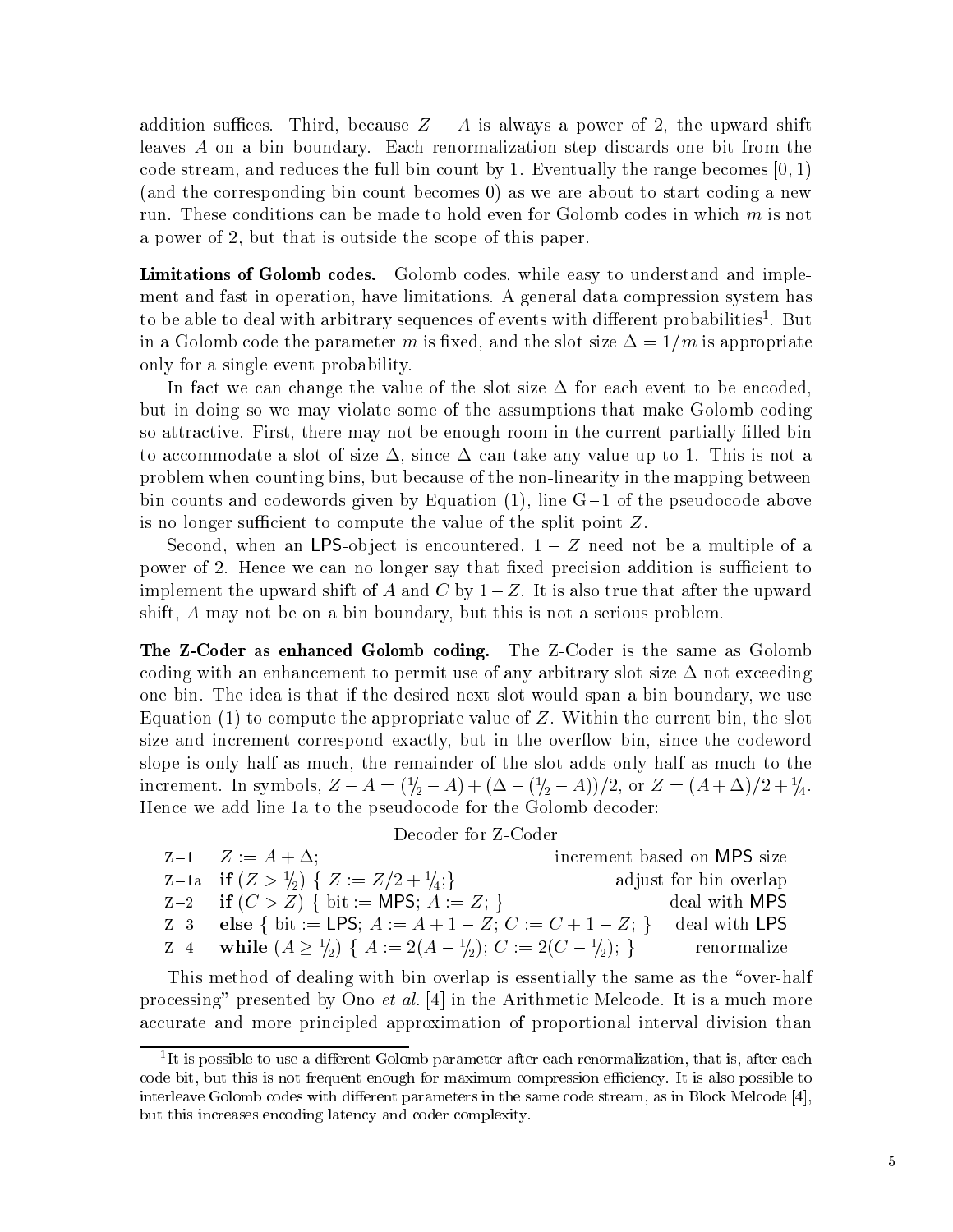the  $\mathcal{L}$  the  $\mathcal{L}$  and  $\mathcal{L}$  and  $\mathcal{L}$  and  $\mathcal{L}$  and  $\mathcal{L}$  and  $\mathcal{L}$  and  $\mathcal{L}$  and  $\mathcal{L}$  and  $\mathcal{L}$  and  $\mathcal{L}$  and  $\mathcal{L}$  and  $\mathcal{L}$  and  $\mathcal{L}$  and  $\mathcal{L}$  and  $\mathcal{L}$  and  $\mathcal{L}$ 

Engineering the ZCoder for decoding speed In the ZCoder one case that of an MPS with no need for renormalization or bin overlap adjustment, is typically the most frequent; it is also fast, involving just one addition and one assignment. By introducing a new variable F the fence- and rearranging the computation we can ensure that only one comparison is needed in this path, making it truly a "fast path". faster than that of the Q-Coder or QM-Coder. This optimization is possible in the ZCoder because all the conditions that cause a departure from the fast path are in the same comparison direction

Fast decoder for Z-Coder

 $FZ-1$   $Z := A + \Delta$ ;  $FZ-2$ if  $(Z < F)$  {  $A := Z$ ; bit := MPS; } fast MPS path  $FZ - 3$  else { FZ-4 **if**  $(Z > 1/2)$  {  $Z := Z/2 + 1/4;$ } adjust for bin overlap FZ-5 if  $(C > Z)$  { bit := MPS;  $A := Z$ ; } deal with MPS FZ-6 else { bit := LPS;  $A := A + 1 - Z$ ;  $C := C + 1 - Z$ ; } deal with LPS FZ-7 while  $(A \geq \frac{1}{2})$  {  $A := 2(A - \frac{1}{2}); C := 2(C - \frac{1}{2});$  } renormalize  $\Gamma L = \delta$   $I'$   $\cdot = \min(\cup, \frac{1}{2}),$ new fence

The variables will all be treated as fixed-point numbers stored in fixed-length registers. Further optimizations are possible, such as unrolling code to reveal deterministic comparisons replacing multiplications and divisions by shifts and never storing the value of  $Z$  into main memory.

EncodingThe code for the encoder is similar to that of the decoder; it includes carry control by counting as in [7]:

Encoder for Z-Coder

| $ZE-1$  | $Z := A + \Delta$ ;                                    | increment based on slot size                    |  |
|---------|--------------------------------------------------------|-------------------------------------------------|--|
| $ZE-2$  | if (bit = MPS) {                                       | deal with MPS                                   |  |
| $ZE-3$  | if $(Z < 1/2)$ { $A := Z$ ; return; }                  | fast path MPS                                   |  |
| $ZE-4$  | else { $A := \frac{1}{4} + \frac{Z}{2}$ };             | adjust for bin overlap                          |  |
| $ZE-5$  | else $\{$                                              | deal with LPS                                   |  |
| $ZE-6$  | if $(Z \ge \frac{1}{2}) \{ Z := Z/2 + \frac{1}{4}; \}$ | adjust for bin overlap                          |  |
| $ZE-7$  | $C := C + 1 - Z$ ; $A := C + 1 - Z$ ; }                | shift to top of unit interval                   |  |
| $ZE-8$  | while $(A \geq \frac{1}{2})$ {                         |                                                 |  |
| $ZE-9$  | $emit\;bit;$                                           | output bit (includes carry control by counting) |  |
| $ZE-10$ | $A := 2(A - \frac{1}{2}); C := 2(C - \frac{1}{2});$    | renormalize                                     |  |

# 3 Probability estimation

Coding a binary event is always conditioned on a state in the model of the data called the *context* of the event. For each context we maintain three pieces of information about the probabilities of the two possible symbols the value of the LPS - LPS - LPS - LPS - LPS - LPS - LPS probability  $p_{LPS}$  of the LPS, and the confidence that we have in our estimate. (We obviously could use MPS values instead of LPS values if it were convenient to do so-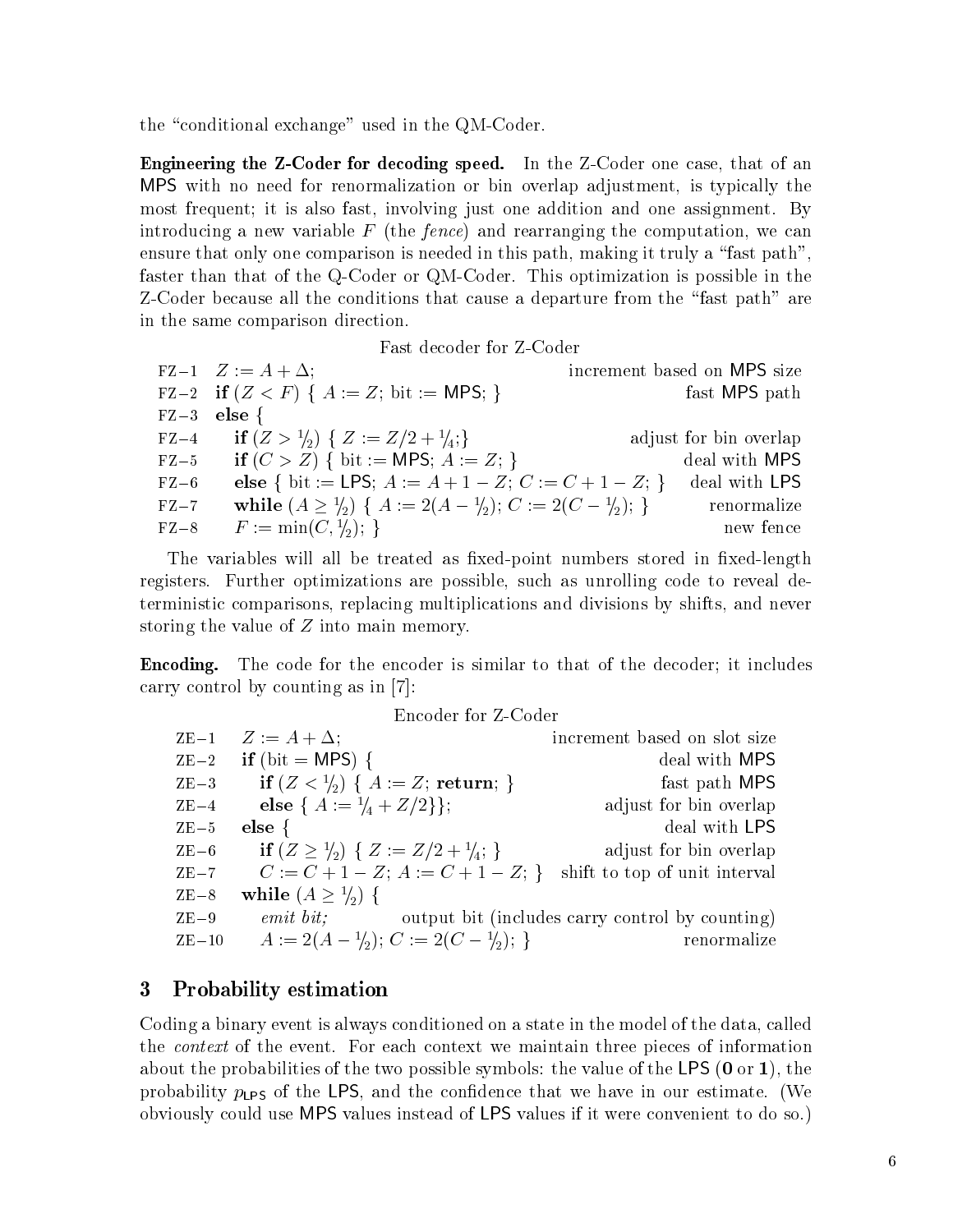For storage efficiency in hardware implementations, we store all of this information in an 8-bit integer. Since it is used as an index into the probability estimation table. we call it the *index* of the context.

When an event is encoded or decoded, we already know its context. We use the index k of the context to retrieve the value of the increment  $\Delta_k$  from the probability estimation table. This value is used as  $\Delta$  in the coding process.

After coding an event, we may update the value of the context's index, adjusting our probability estimate based on the event just coded. In the Z-Coder, when an LPS occurs we always update the index, but when an MPS occurs we update the index with a probability that depends on the index. Thus, whether we adapt after an MPS depends on the value of a random quantity. Rather than using computational resources to obtain a random number using a regular pseudo-random-number generator, we use a more-or-less random quantity already present in the coder. In the Z-Coder we use the value of Z, and we do an MPS adaptation when  $Z \geq \theta_k$ . The probability of a given in the form in the three distribution in any model is added that the threshold  $\mu$  is a contract through that  $\theta_k \geq \frac{1}{2}$ , so MPS adaptation occurs behind the fence and does not interfere with the speed of the "fast path."

Design of the probability estimation table involves several steps: determining a quantized set of probabilities and confidence levels, computing the increment  $\Delta_k$  for each probability, determining the next index after an LPS adaptation, and simultaneously computing both the threshold for MPS adaptation and the next index after an MPS adaptation. We would like to change the estimated probability for a context rapidly at first, then less rapidly once the probability has become established. Table design is usually done empirically but here we provide a more principled approach to the problem

Choosing the Choosing table entries In the Probability of the probability estimation the probability estimation into two parts. The early adaptation part is used when we have seen few events and hence have little confidence in our probability estimate. The steady state part reflects more confidence in our estimate. The probability estimate for a context will pass through the early adaptation part as successive events are coded eventually it will reach an index in the steady state part. From there we may adjust the probability estimate, but it will remain in the steady state part of the table. (It may be useful to allow a return to the early adaptation part, but we do not yet do so in the Z-Coder.)

Steady state entries About one third of the table is reserved for steady state en tries. The probabilities are selected starting at  $0.5$ . Each successive probability is chosen as far away from the previous one as possible but constrained so that either the absolute or the relative compression inefficiency is less than a threshold. The relative ineniciency criterion anects probabilities near  $\gamma_2$ , the absolute criterion anects skewed probabilities The thresholds control the number of steady state entries in the table. In the Z-Coder we use 78 steady state probabilities, resulting in a practically insignificant maximum coding inefficiency of 0.0003 code bit per message bit.

Early adaptation entries The early adaptation part of the table is constructed by  $\mathbf{p}$  tree each tree node corresponds to an interval of the corresponds to an interval of the corresponds to an interval of the corresponds to an interval of the corresponds to an interval of the corresponds to an inte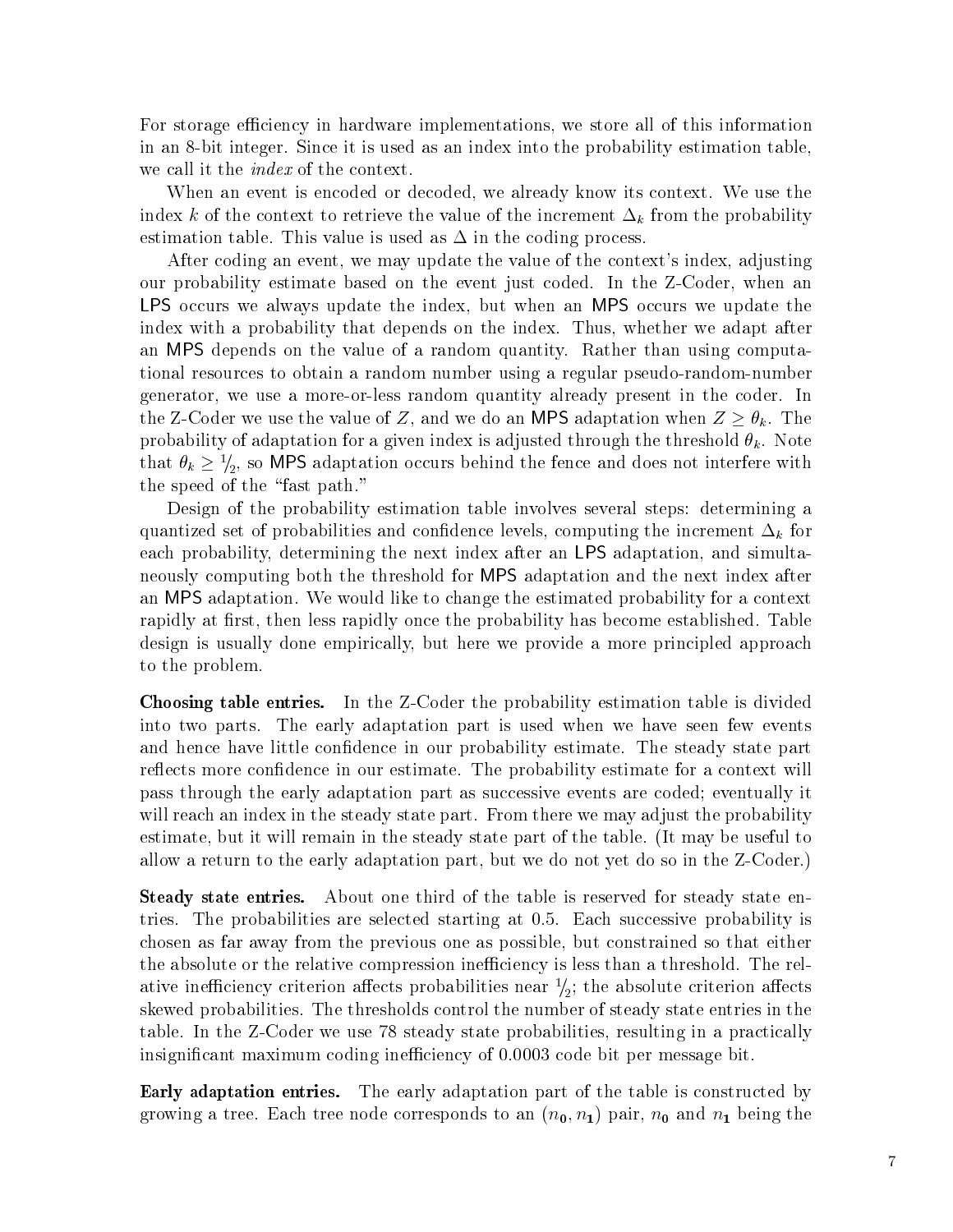number of -s seems the context For and the context Form in the context Form in the probability of the probabili seeing a is n- -n n- - The value of can be adjusted to reect an a priori estimate of the distribution of context probabilities and to influence the speed of adaptation:  $\epsilon = 1$  corresponds to Laplace's prior,  $\epsilon = \frac{1}{2}$  to Jenreys prior, and  $\epsilon = 0$  to Haldane's prior. In the Z-Coder we not that  $\epsilon = \frac{1}{3}$  works well.

with the start with the start some some some some nodes are leaves and there is a leaves and the leaves are le others have two children An LPS child corresponds to the node resulting from the adaptation that follows an LPS event; an MPS child corresponds to the node resulting from an MPS adaptation, which on average follows more than one MPS event.

At each step we construct both children of one node and add them to the tree. To select the pair to be added, we compute the potential child pair of each leaf. From among the pairs, we choose the one whose probabilities are farthest apart, in the sense of having the most *steady state* probability quantization levels between them. We continue to grow the tree in this greedy manner until the MPS-child-to-LPS-child probability-quantization-level difference is 1.

Optimal increment We derive an expression for the optimal value of the increment  $\Delta$  as a function of the symbol probability distribution  $p_{LPS}$ . Consider a theoretical experiment consisting of decoding a random string of independent random bits with  $p_0 = p_1 - p_2$  using a given value  $\Delta$  for the increment, then computing  $p_L$ ps in the decoded symbol string. We assume that random variable  $A$  is uniformly distributed in  $[0, 7<sub>2</sub>)$ , regardless of previous decoding actions. This assumption is supported by empirical evidence when the greatest common divisor of the increment  $\Delta$  and the interval size (the representation of  $\gamma_2$  in a register) is small. By the nature of the code stream in the experiment, random variable C is uniformly distributed in  $[A, 1]$ . The assumption about the distribution of A eliminates the dependencies between consecutive decoded symbols. This is realistic: practical applications tend to mix many streams of symbols with different probabilities into the same arithmetic coder, efficiently randomizing  $A$  and  $C$ .

Under this assumption, the decoded symbols are independent identically distributed random variables. The probability of decoding an LPS can be derived using the decomposition  $p_{LPS}$  = Prob $(A + \Delta < \frac{1}{2})$ . Prob $(Z > C | A + \Delta <$  $\binom{1}{2}$  + Prob $(A + \Delta \geq \frac{1}{2})$  · Prob $(Z > C \mid A + \Delta \geq \frac{1}{2})$ . We find that

$$
p_{\text{LPS}} = \Delta - (\Delta + \frac{1}{2}) \log_e(\Delta + \frac{1}{2}) - (\Delta - \frac{1}{2}) \log_e \frac{1}{2},
$$

implicitly defining  $\Delta$  as a function of  $p_{LPS}$ .

Decoding a random sequence of independent equiprobable bits produces a random sequence of independent symbols distributed as derived above. Conversely, encoding such a random sequence of symbols under the same assumptions will produce a random sequence of equiprobable bits. Thus  $\Delta$  is the optimal increment when the probability of the LPS is  $p_{LPS}$ .

We have confirmed this formula by experiments seeking the optimum increment for chosen symbol probabilities Encoding a random symbol string with this optimal increment produces about  $0.5\%$  more code bits than predicted by the entropy. This appears to be the cost of the additive approximation to the computation of  $Z$ .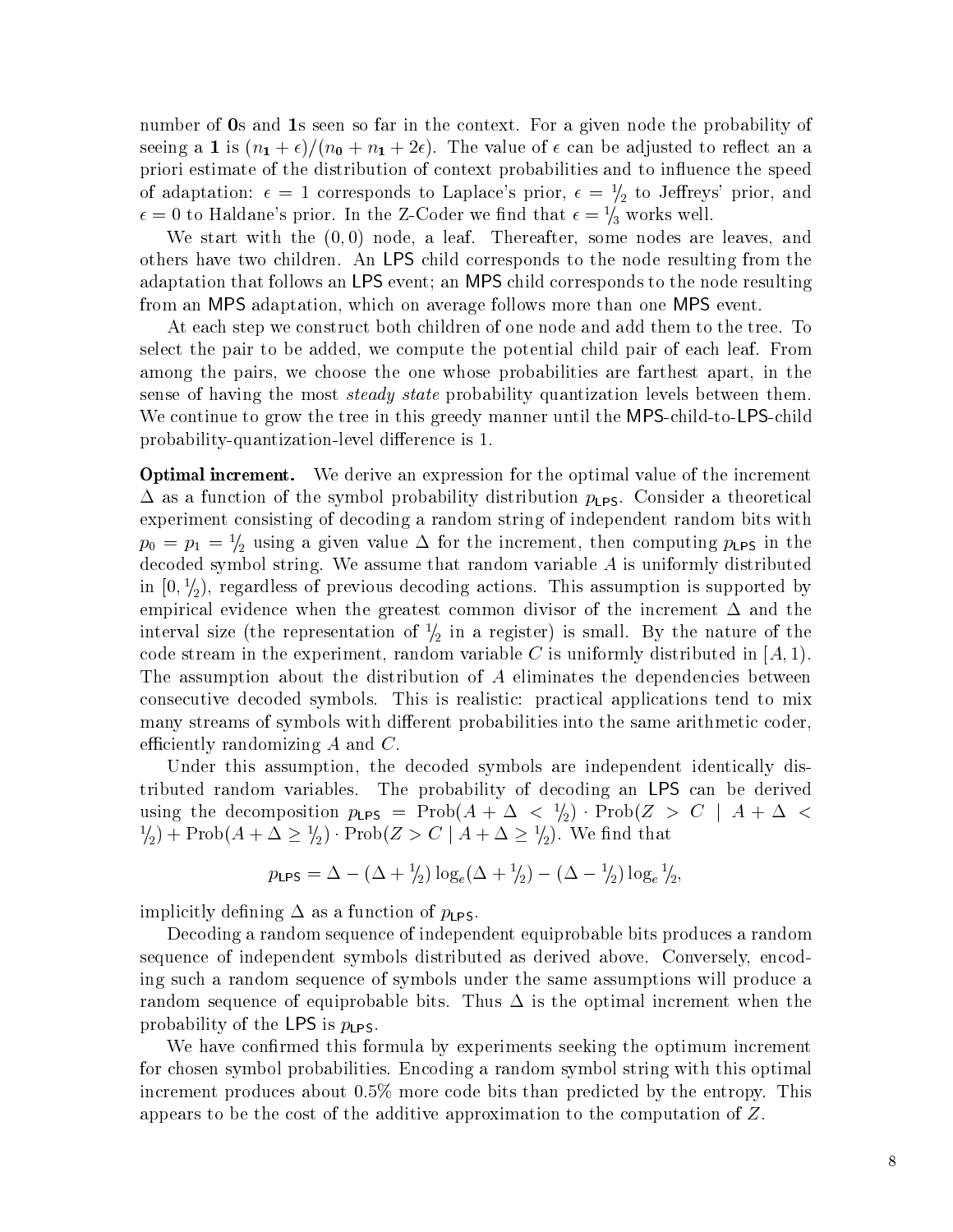|                          |                                | Z Coder   | QM Coder |                  | ELS Coder                                             |          | 015 Coder |          |
|--------------------------|--------------------------------|-----------|----------|------------------|-------------------------------------------------------|----------|-----------|----------|
| File size                |                                | 3 262 334 |          |                  | $3,265,082$ $+0.1\%$ $3,247,700$ $-0.5\%$ $3,278,599$ |          |           | $+0.5%$  |
| Encode time (UltraSparc) |                                | 411 20    | 438.31   | $+6.6\%$         | 446.90                                                | $+8.7%$  | 430.59    | $+47%$   |
| Decode time (UltraSparc) |                                | 334 73    |          | $342.98 + 2.5\%$ | 385 21                                                | $+15.1%$ | 432.71    | $+29.3%$ |
|                          | Encode time (Sparc10, inlined) | 1693 77   |          | $181032 + 69\%$  |                                                       |          |           |          |
|                          | Decode time (Sparc10, inlined) | 145138    |          | $153034 + 54\%$  |                                                       |          |           |          |

Table 1: Comparative results. The figures are combined results for 96 binary image files, compressed with  $AT\&T$ 's SPM algorithm. The signed numbers are the percentage improvement obtained by using the  $Z$ -Coder.  $+$  means the  $Z$ -Coder is better,  $-$  means the Z-Coder is worse. The total size of the original lifes is 109,200,400 bytes.

**I** FOD ADILITY **ADAPTATION.** IN the early adaptation part of the table, the transitions to new entries after LPS and MPS adaptations are determined by the construction of the tree. The MPS adaptation threshold  $\theta$  is always set to  $\gamma_2$  to allow fast adaptation.

In the steady state part of the table, transitions are always between adjacent table entries. To maintain a state without extra unnecessary transitions, LPS transitions and MPS transitions should be equally likely in a context with a given symbol prob ability MPS additional message  $\sim$  threshold by the threshold by the probability of an exception  $\sim$ MPS adaptation, assuming again that the low point  $A$  is a uniform random number in  $[0, \frac{1}{2})$ , is Prob $(Z > M | Z > \frac{1}{2}) \cdot$ Prob $(Z > \frac{1}{2}) \cdot p_{\text{MPS}} = 2(1 + \Delta - 2\theta)(1 - p_{\text{LPS}});$ this should equal the probability of an LPS adaptation, namely  $p_{LPS}$ . By equating the two adaptation probabilities, we derive an expression for the threshold:

$$
\theta = \frac{1+\Delta}{2} - \frac{1}{4} - \frac{p_{\text{LPS}}}{1-p_{\text{LPS}}}.
$$

The Z-Coder adaptation algorithm differs significantly from the adaptation scheme introduced by the Q-Coder and used by the QM-Coder. These coders perform an MPS adaptation whenever encoding or decoding a MPS produces or consumes a code bit. This is similar to using a constant threshold  $v = \frac{1}{2}$ . An optimally tuned Q-Coder or QM-Coder therefore produces more MPS adaptation events than LPS adaptation events. This is compensated for by careful design of asymmetrical state transition tables. The Z-Coder state tables are free of these constraints. This can be a significant advantage for creating efficient state transition tables in an analytically principled way

# Experimental results

We have compared the Z-Coder with three other adaptive binary coders, the QM-Coder, the Q15-Coder (a variant of the Q-Coder that uses  $15$  bit registers instead of bit- and the Augmented ELSCoder based on the ELSCoder described in

In the main test, various coders including the Z-Coder have been incorporated into the SPM compression system for bilevel images described by Howard  $[2]$ . Everything in the compressed file is coded using a binary adaptive coder. The binary contexts included a mixture of skewed and nonskewed probabilities In tests of compression ratio against the other coders, the Z-Coder did worse than the ELS-Coder, about